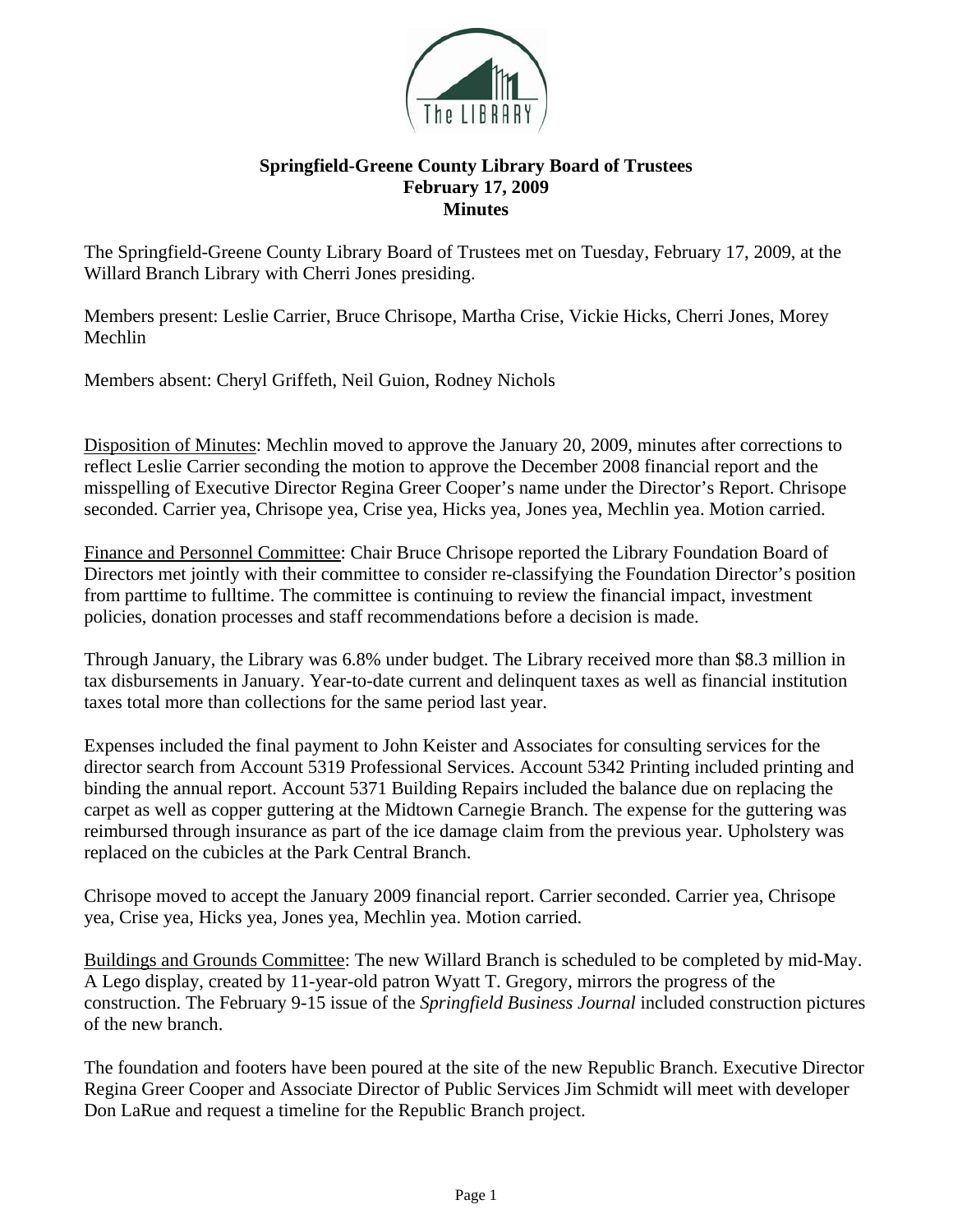Cooper and Schmidt met with Central High School Principal, Ron Snodgrass. Talks with school officials have resulted in clarification of the traffic issues. Handouts and signage will be produced to apprise patrons of the policy.

The committee is exploring possible sites for the Fair Grove Branch and discussed distributing a Request For Proposal (RFP) for the purpose of informing interested contractors and landlords of the opportunity to provide a new library facility.

Cheryl Griffeth will chair the Buildings and Grounds Committee while Neil Guion is out of the country.

Programs, Services and Technology Committee: Mechlin reported the committee will review the longrange plan, and staff representing each service area will be scheduled to attend committee meetings.

Circulation in January increased 5.9% with 327,866 materials circulating systemwide. Total branch traffic increased 10.4% with 149,840 patron visits. Systemwide, 1,098 groups used the meeting rooms with an attendance of 8,268. There were 341,112 searches from the Library's electronic products. The web server recorded a total of 852,747 page views by 88,936 visitors during January.

Report of the Director: On February 10, Cooper, Schmidt and Community Relations Director Jeanne Duffey attended the Missouri Library Association's Library Advocacy Day in Jefferson City. Cooper was able to meet with every legislator in the Library's delegation.

Cooper attended the MOBIUS Council meeting in Columbia on February 6. As a cooperating partner, it costs approximately \$3.50 per request through MOBIUS as opposed to about \$35 per traditional interlibrary loan transaction.

The Battlefield Tax Increment Financing (TIF) Committee will meet at 4:30 p.m. on February 19. Five members will be selected for the committee from the seven taxing districts involved. Trustee Leslie Carrier will also attend the meeting.

The plaque honoring former Director Annie Busch's 23 years of service was installed in the concourse of the Library Center near the auditorium which has been re-named the Annie Busch Auditorium.

The Ash Grove, Brentwood and Midtown Carnegie Branches and the Library Station have been approved to proceed with the Gates Grant process to replace computers. The Library should be notified of the grant amount sometime in March.

The Administrative Staff discussed the cell phone policy and confirmed staff would be flexible and only ask patrons to turn off their cell phones if they are disturbing others. A cell phone-free area will be offered for patrons requesting a quiet area.

According to the Library's IntelliShred recycling service, in January the District recycled 5,389 pounds of paper. Articles on the Library's "green" efforts appear in the spring issue of *Bookends* and on the web site. The *Libewire* article, written by Community Relations Assistant Sarah Rosendahl, was reprinted in the latest issue of *Library Administrator's Digest.*

New Business: The 2008-2009 budget revisions will be presented at the March meeting.